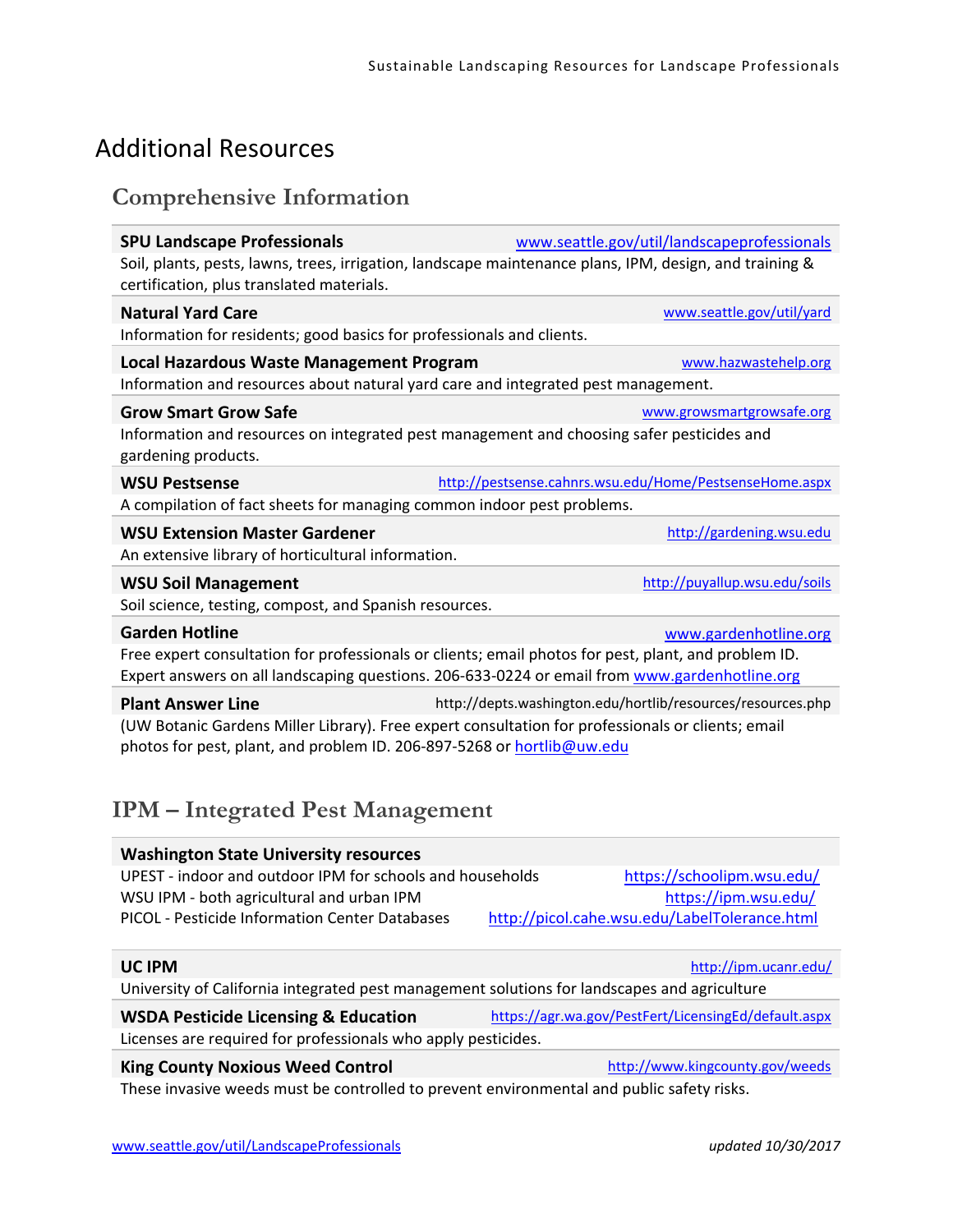# **Lawn Care**

| <b>Sustainable Lawn Care</b><br>See publications Sustainable Lawn Care for NW Professionals in English, and<br>Cuidado sostenible del césped para profesionales in Spanish |  | www.seattle.gov/util/LandscapeProfessionals select "Lawns" |  |
|----------------------------------------------------------------------------------------------------------------------------------------------------------------------------|--|------------------------------------------------------------|--|
| <b>WSU Turgrass IPM and Best Practices (video)</b><br>Video showing best practices for professionals                                                                       |  | https://vimeo.com/113410441                                |  |
| <b>Pacific Northwest Pest Management Handbooks</b>                                                                                                                         |  | https://pnwhandbooks.org/                                  |  |
| <b>Turfgrass Pests:</b>                                                                                                                                                    |  |                                                            |  |
| https://pnwhandbooks.org/insect/hort/turfgrass                                                                                                                             |  |                                                            |  |
| Turfgrass weeds:                                                                                                                                                           |  |                                                            |  |
| https://pnwhandbooks.org/weed/horticultural/turfgrasses                                                                                                                    |  |                                                            |  |
| Turfgrass diseases with each disease listed separately:                                                                                                                    |  |                                                            |  |
| https://pnwhandbooks.org/plantdisease/host-and-disease-descriptions?title=Lawn%20and%20Turf                                                                                |  |                                                            |  |
| PDF for managing lawns.                                                                                                                                                    |  |                                                            |  |
| http://cru.cahe.wsu.edu/CEPublications/eb0482/eb0482E.pdf                                                                                                                  |  |                                                            |  |

## **Tree Care**

| <b>International Society of Arborists (ISA)</b>                                                                                                                       | www.isa-arbor.com                               |  |
|-----------------------------------------------------------------------------------------------------------------------------------------------------------------------|-------------------------------------------------|--|
| Information on tree care, management, and certification.                                                                                                              |                                                 |  |
| Trees are good                                                                                                                                                        | www.treesaregood.com                            |  |
| Educational resource from ISA providing tree owners reliable information regarding the benefits and<br>care of trees as well as help finding a credentialed arborist. |                                                 |  |
| <b>University of Florida Landscape Plants</b>                                                                                                                         | http://hort.jfas.ufl.edu/woody/selection.shtml  |  |
| Educational resources with information on planting, pruning, and care of woody landscape plants.                                                                      |                                                 |  |
| <b>City of Seattle Department of Transportation</b>                                                                                                                   | www.seattle.gov/transportation/treeplanting.htm |  |
| Procedures for selecting and planting trees along city streets.                                                                                                       |                                                 |  |

#### **Stormwater Management**

| <b>Solving Stormwater (videos)</b>                                                         | http://www.washingtonnature.org/cities/solvingstormwater |  |
|--------------------------------------------------------------------------------------------|----------------------------------------------------------|--|
| Dr. Jenifer McIntyre shows how storm runoff harms our waterways and salmon, and how simple |                                                          |  |
| practices like amending soil with compost can help.                                        |                                                          |  |
|                                                                                            |                                                          |  |

Learn about Seattle's green stormwater infrastructure goal and how you can help. Find out if property owners are eligible for a RainWise rebate for a cistern or rain garden. Learn how to install RainWise practices on any site.

#### **12,000 Rain Gardens in Puget Sound**  www.12000raingardens.org

Washington State University and Stewardship Partners are installing 12,000 rain gardens by 2016.

**700 Million Gallons / RainWise**  www.700milliongallons.org